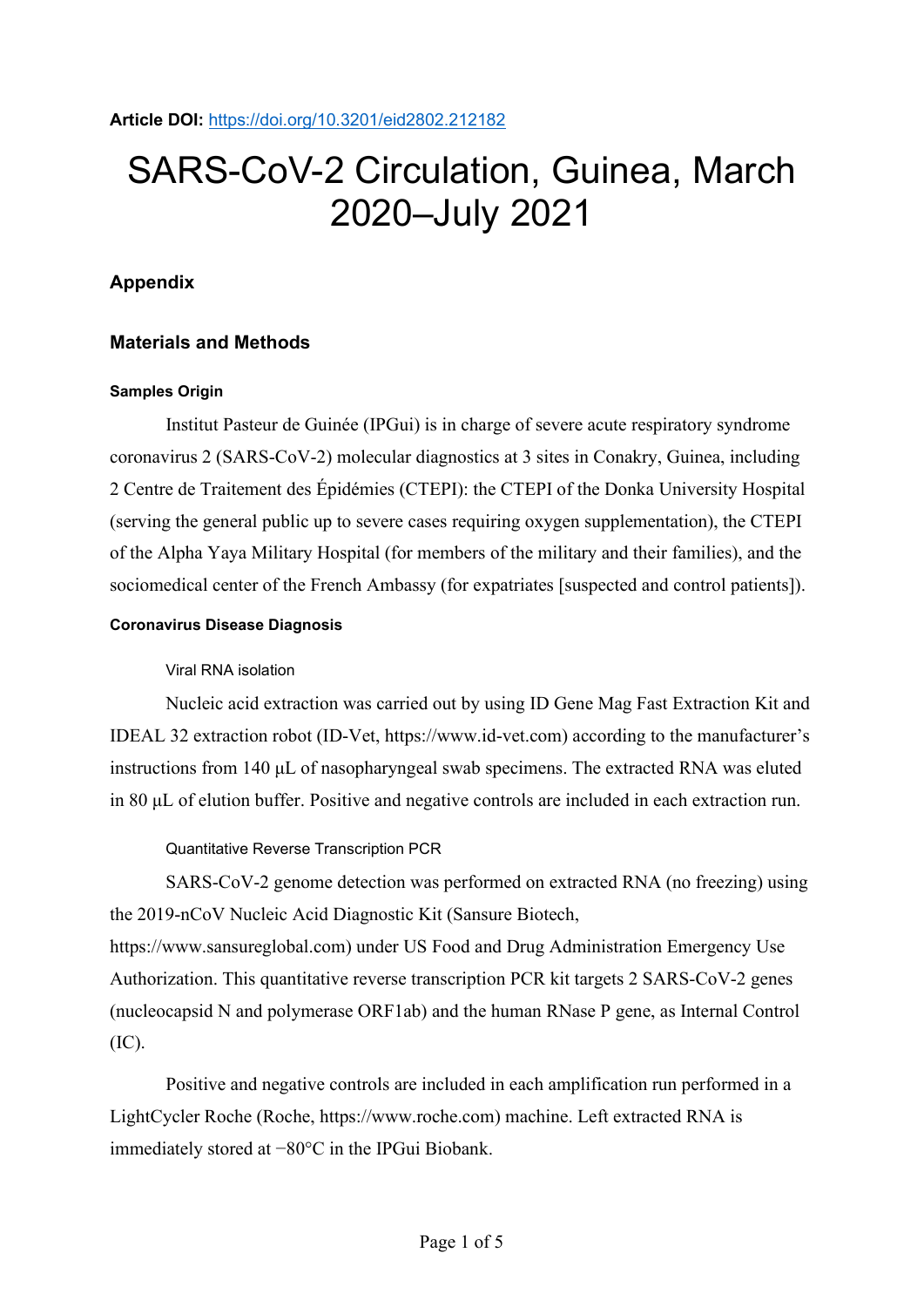#### **Sample Selection for Sequencing**

During March, 12 2020-July 16, 2021, 22,975 human nasopharyngeal swab samples were stored at −80°C at IPGui Biobank. Among the 2,055 positive patients, 252 (12.26%) were selected with the following characteristics: a) having a cycle threshold value <30 to improve sequence quality; b) following the dynamics of the epidemic with >10 samples per month with higher numbers from 2021 and the arrival of the variant of concern and variant of interest in Africa; c) including samples from outside Conakry ( $n = 47, 39\%$ ). Aliquots of 500 μL of nasopharyngeal swabs from the 252 selected samples were shipped at 4°C to Institut Pasteur de Dakar to perform Illumima sequencing.

#### **Next-Generation Sequencing**

Next-generation sequencing was performed at Institut Pasteur de Dakar. Briefly, viral RNA was extracted using the QIAamp viral RNA minikit (QIAGEN, https://www.qiagen.com) following manufacturer recommendations. SARS-CoV-2 genomes were generated by an amplicon-based approach using either the Illumina DNA Prep, (M) Tagmentation (96 Samples) kit or the US Food and Drug Administration–approved Illumina COVIDSeq kit (Illumina, https://www.illumina.com), depending on availability.

The first protocol consisted of a reverse complement step on the RNA extracts for cDNA synthesis before performing generation of tiled amplicons by reverse transcription PCR (RT-PCR) made with the ARTIC primers version 3 of the nCoV-2019 as previously described (https://www.protocols.io/view/ncov-2019-sequencing-protocol-v3-locostbh42j8ye). The PCR products were purified and DNA was quantified with a Qubit 3 fluorometer (ThermoFisher Scientific, https://www.thermofisher.com). DNA products (multiplex PCR pools A and B) were pooled in equal concentrations and libraries were generated by using the Illumina DNA Prep, (M) Tagmentation (96 Samples) according to the manufacturer's specifications. Whole-genome sequencing was performed with paired-end reads by using the Illumina MiSeq reagent kit v3 (150 cycles) on an Illumina MiSeq instrument.

The Illumina COVIDSeq protocol is a modified version of the previous one, with 98 amplicons designed to amplify SARS-CoV-2–specific sequences, combined with proven Illumina sequencing technology (*1*). Final libraries were loaded in a NextSeq550 sequencer according to the manufacturer's recommendations.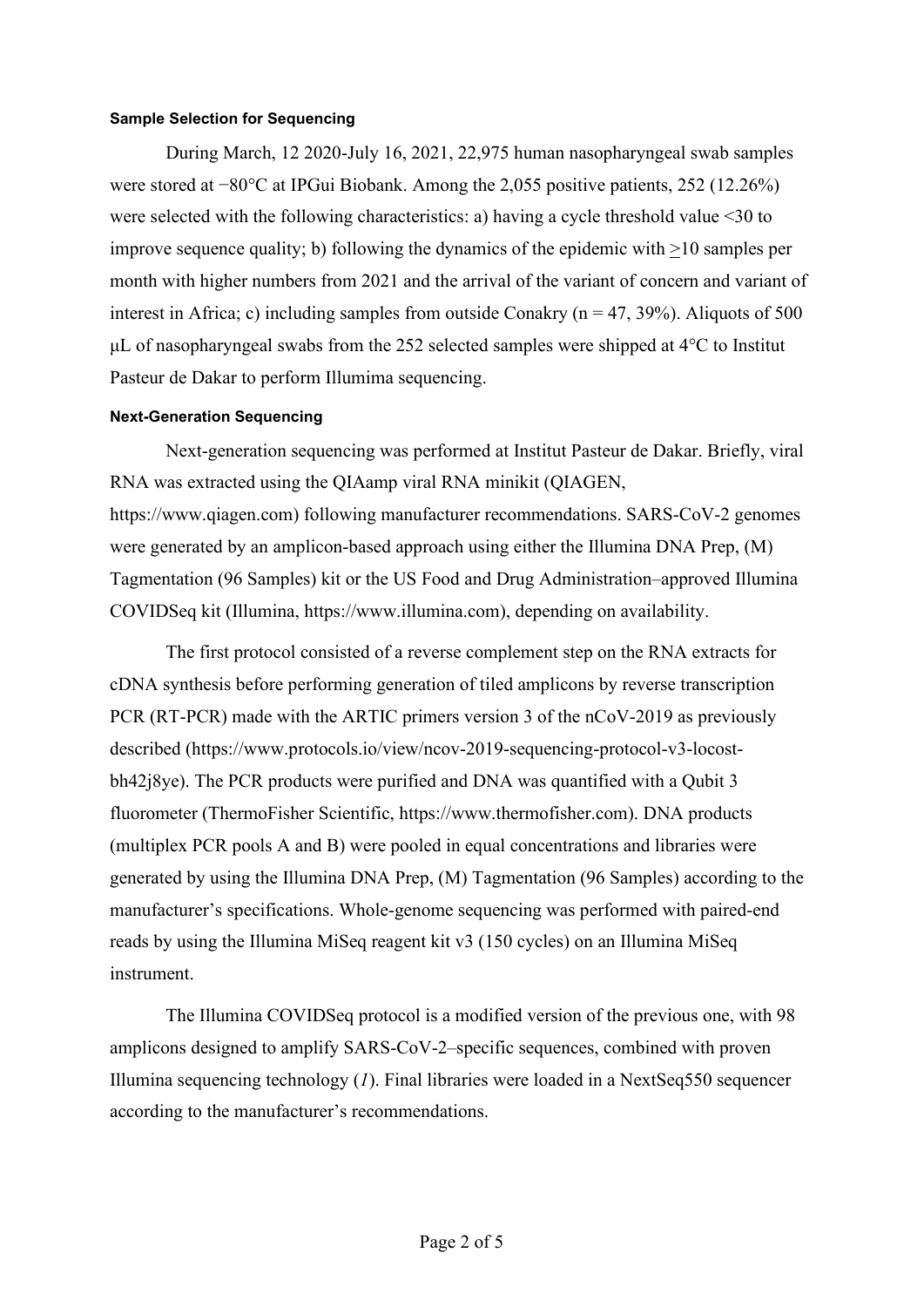#### **Genome Assembly**

Genome consensus was generated using the EDGE COVID-19 pipeline (C.-C. Lo, unpub. data, https://arxiv.org/abs/2006.08058), a tailored bioinformatics platform based on the fully open-source EDGE bioinformatics software (*2*). Preprocessing (data quality control) was performed using FastQCs. This analysis included trimming low-quality regions of reads and filtering reads that either failed a quality threshold or minimum length. We used the align trim.py (from ARTIC) to soft clip primer regions from the alignment file (BAM) based on the position of primers in the reference genome (using primer BED file).

Reads were aligned to the original reference genome (NC\_045512.2) after removing the PolyA-tail from the 3′ end (33 nt). BWA mem was used as the default aligner, which was then automatically followed by variant calling and generation of a consensus sequence.

Variant calling used bcftools mpileup command to convert the aligned BAM file into genomic positions and call genotypes, reduced the list of sites to those found to be variants by passing this file into bcftools call. The variant calls were further filtered by vcfutils.pl (from samtools). The consensus workflow used a maximum of 8000× depth coverage reads for computational efficiency. Various other parameters were defaulted including a minimum depth coverage  $(5\times)$  of support of a variant site coverage per base (otherwise the consensus will be "N"), base quality (20), alternate base threshold (0.5) to support an alternative for the consensus to be changed, indels threshold (0.5) to support an INDEL for the consensus to be changed, and minimum mapping quality of 60. All the sequences generated in this study have been submitted to GISAID

#### **Clade and Lineage Assignation**

Nextclade tool (version 16.0) (https://clades.nextstrain.org) has been used to identify mutations ( $n = 136$ ) compared with the SARS-CoV-2 reference sequence (Wuhan-Hu-1; NC 045512). The Nexclade tool uses these mutations to assign the sequences to specific clades and to place them on a reference phylogenetic tree with a subset of all sequences available in GISAID.

#### **Phylogenetic Analysis**

A multiple sequence alignment of the 136 new SARS-CoV-2 genomes from Guinea combined with the SARS-CoV-2 reference sequence NC\_045512 from Genbank was constructed using MUSCLE (http://www.ebi.ac.uk/Tools/msa/muscle) (*3*) with default parameters implemented in Galaxy (*4*–*6*) (https://www.research.pasteur.fr/en/tool/pasteurgalaxy-platform). A phylogenetic tree was then estimated by using W-IQ-TREE, a web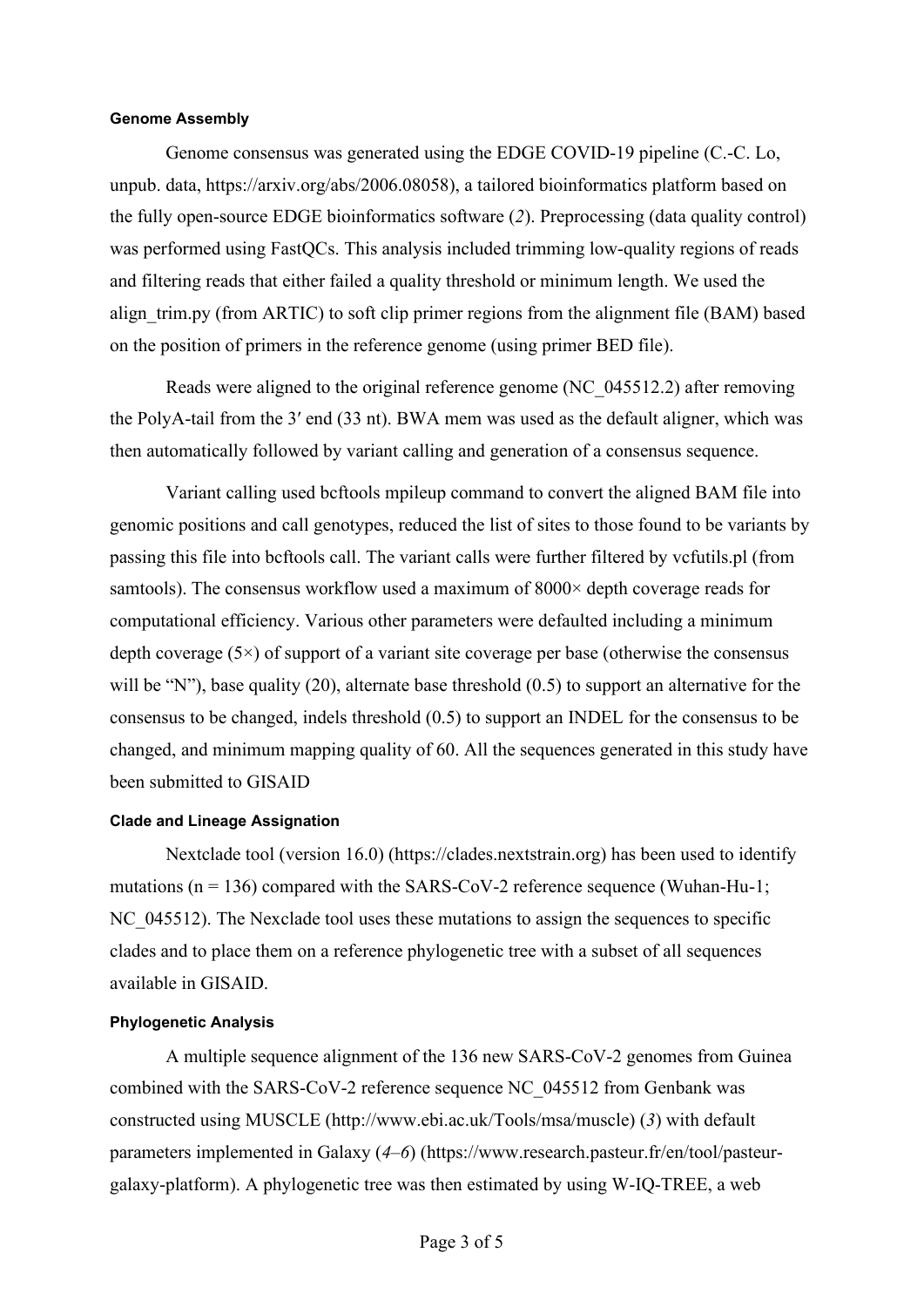interface and server for IQ-TREE that is a phylogenetic software for maximum likelihood (ML) analysis (*7*) (http://iqtree.cibiv.univie.ac.at/). The best-fit model for nucleotide substitution according to the Bayesian Information Criterion (BIC) determined by Model Finder (*8*) was the general time-reversible model with proportion of invariable sites plus gamma-distributed rate heterogeneity (GTR+I+G4). This project was approved by the Comité National d'Éthique pour la Recherche en Santé (CNERS) with reference number 109/CNERS/20 (28/08/2020) 152/CNERS/20 (05/011/2020)

## **References**

- 1. Bhoyar RC, Jain A, Sehgal P, Divakar MK, Sharma D, Imran M, et al. High throughput detection and genetic epidemiology of SARS-CoV-2 using COVIDSeq next-generation sequencing. PLoS One. 2021;16:e0247115. [PubMed](https://www.ncbi.nlm.nih.gov/entrez/query.fcgi?cmd=Retrieve&db=PubMed&list_uids=33596239&dopt=Abstract) <https://doi.org/10.1371/journal.pone.0247115>
- 2. Li PE, Lo CC, Anderson JJ, Davenport KW, Bishop-Lilly KA, Xu Y, et al. Enabling the democratization of the genomics revolution with a fully integrated web-based bioinformatics platform. Nucleic Acids Res. 2017;45:67–80. [PubMed](https://www.ncbi.nlm.nih.gov/entrez/query.fcgi?cmd=Retrieve&db=PubMed&list_uids=27899609&dopt=Abstract) <https://doi.org/10.1093/nar/gkw1027>
- 3. Edgar RC. MUSCLE: a multiple sequence alignment method with reduced time and space complexity. BMC Bioinformatics. 2004;5:113. [PubMed](https://www.ncbi.nlm.nih.gov/entrez/query.fcgi?cmd=Retrieve&db=PubMed&list_uids=15318951&dopt=Abstract) [https://doi.org/10.1186/1471-2105-5-](https://doi.org/10.1186/1471-2105-5-113) [113](https://doi.org/10.1186/1471-2105-5-113)
- 4. Goecks J, Nekrutenko A, Taylor J, Galaxy Team T; Galaxy Team. Galaxy: a comprehensive approach for supporting accessible, reproducible, and transparent computational research in the life sciences. Genome Biol. 2010;11:R86. [PubMed](https://www.ncbi.nlm.nih.gov/entrez/query.fcgi?cmd=Retrieve&db=PubMed&list_uids=20738864&dopt=Abstract) [https://doi.org/10.1186/gb-2010-11-8](https://doi.org/10.1186/gb-2010-11-8-r86) [r86](https://doi.org/10.1186/gb-2010-11-8-r86)
- 5. Blankenberg D, Von Kuster G, Coraor N, Ananda G, Lazarus R, Mangan M, et al. Galaxy: a webbased genome analysis tool for experimentalists. Curr Protoc Mol Biol. 2010; Chapter 19:Unit 19.10.1–21.
- 6. Giardine B, Riemer C, Hardison RC, Burhans R, Elnitski L, Shah P, et al. Galaxy: a platform for interactive large-scale genome analysis. Genome Res. 2005;15:1451–5. [PubMed](https://www.ncbi.nlm.nih.gov/entrez/query.fcgi?cmd=Retrieve&db=PubMed&list_uids=16169926&dopt=Abstract) <https://doi.org/10.1101/gr.4086505>
- 7. Trifinopoulos J, Nguyen L-T, von Haeseler A, Minh BQ. W-IQ-TREE: a fast online phylogenetic tool for maximum likelihood analysis. Nucleic Acids Res. 2016;44:W232–5. [PubMed](https://www.ncbi.nlm.nih.gov/entrez/query.fcgi?cmd=Retrieve&db=PubMed&list_uids=27084950&dopt=Abstract) <https://doi.org/10.1093/nar/gkw256>
- 8. Kalyaanamoorthy S, Minh BQ, Wong TKF, von Haeseler A, Jermiin LS. ModelFinder: fast model selection for accurate phylogenetic estimates. Nat Methods. 2017;14:587–9. [PubMed](https://www.ncbi.nlm.nih.gov/entrez/query.fcgi?cmd=Retrieve&db=PubMed&list_uids=28481363&dopt=Abstract) <https://doi.org/10.1038/nmeth.4285>